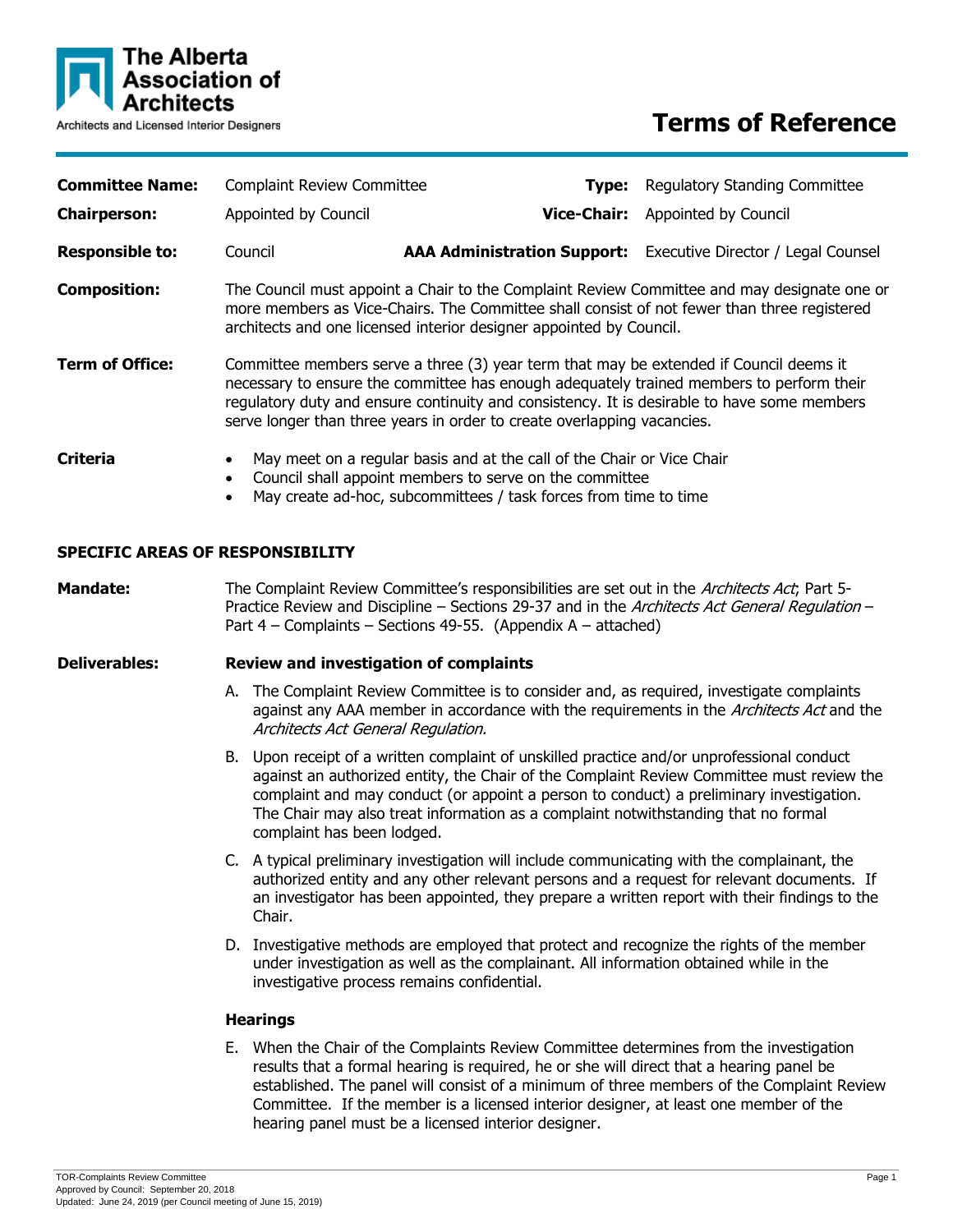

| <b>Deliverables:</b>                                     | F. At the hearing, AAA legal counsel presents the information of the complaint to the hearing<br>panel. The member is entitled to be represented by counsel. The hearing panel will also be<br>provided with independent legal counsel to support the panel in carrying out their<br>responsibilities as panel members. |  |  |
|----------------------------------------------------------|-------------------------------------------------------------------------------------------------------------------------------------------------------------------------------------------------------------------------------------------------------------------------------------------------------------------------|--|--|
|                                                          | G. The hearing panel reviews the evidence provided, may ask further questions and compel<br>information, and upon deliberation, will deliver a decision on the matter at hand.                                                                                                                                          |  |  |
| Meetings,<br><b>Timeframes, and</b><br><b>Deadlines:</b> | Members are required to meet on an as-needed basis. Meetings can be virtual, on the phone, or<br>in person. Members can be appointed to undertake preliminary investigations or may be<br>appointed to a hearing panel for a hearing.                                                                                   |  |  |
|                                                          | Participation on this committee is eligible under the category of AAA committee work which<br>allows for a total of four (4) structured learning hours per professional development reporting<br>period.                                                                                                                |  |  |
| <b>Review Date:</b>                                      | These terms of reference will be reviewed by Council on a biennial basis at the June Council<br>meeting.                                                                                                                                                                                                                |  |  |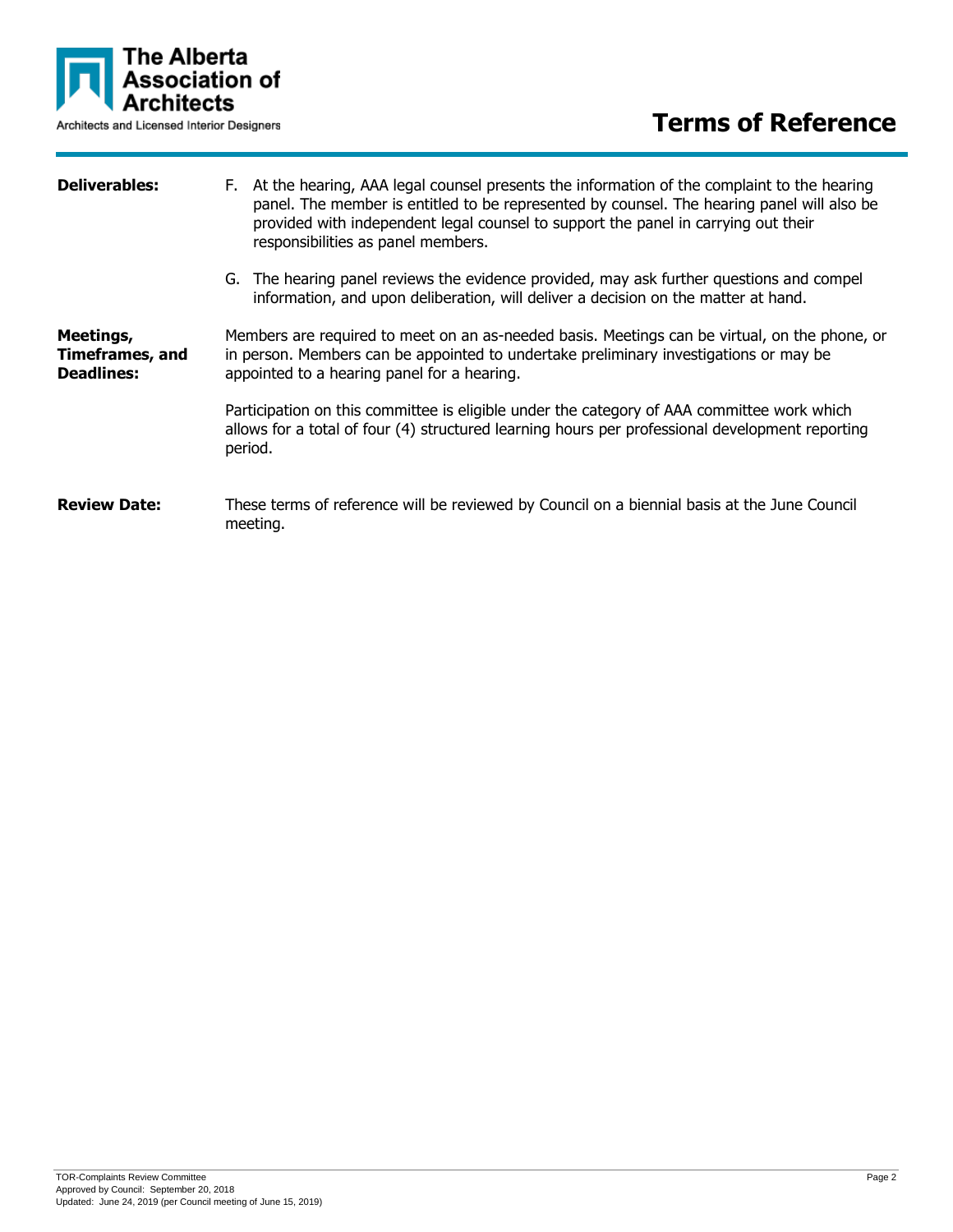

# **APPENDIX A**

# **The Architects Act – Revised Statutes of Alberta 2000-Chapter A-44 Current as of November 1, 2010**

#### **Part 5 Practice Review and Discipline**

## **Definitions**

- **29** In this Part,
	- a) "chair" means the chair of the Committee and includes a vice-chair;
	- b) "conduct" includes any act or omission;
	- c) "investigated person" means a person, corporation or other entity with respect to whose conduct a hearing by a review panel is being held or may be held under this Part;
	- d) "review panel" means the Committee or the Board, as the case may be.

## **Unskilled practice and unprofessional conduct**

- **30 (1)** Any conduct of an authorized entity that, in the opinion of a review panel or, on appeal, the Council is such as
	- (a) to be detrimental to the best interests of the public,
	- (b) to contravene a code of ethics as established under the regulations,
	- (c) to harm or tend to harm the standing of the profession of architecture generally,
	- (d) to display lack of knowledge of or lack of skill or judgment in the practice of architecture, or
	- (e) to display lack of knowledge of or lack of skill or judgment in the carrying out of any duty or obligation undertaken in the practice of architecture, whether or not that conduct is disgraceful or dishonourable, constitutes either unskilled practice of architecture or unprofessional conduct, whichever a review panel or, on appeal, the Council determines.
	- **(2)** If an authorized entity fails to comply with or contravenes this Act, the regulations or the bylaws and the failure or contravention is, in the opinion of the review panel, of a serious nature the failure or contravention may be considered to be unprofessional conduct by the review panel whether or not it would be so held under subsection (1).

# **Complaints**

- **31 (1)** A person may complain to the Registrar about the conduct of an authorized entity, and the complaint shall be dealt with in accordance with this Part.
	- **(2)** A complaint respecting the conduct of an authorized entity whose registration was cancelled pursuant to this Act may, notwithstanding the cancellation, be dealt with within one year following the date of cancellation of the registration as if the cancellation had not occurred.
	- **(3)** A person designated by the Council as a mediator may assist in settling a complaint made to the Registrar if the complainant and the person about whose conduct the complaint was made so agree, but if within 30 days from the date of receipt of the complaint or a longer period agreed to by those persons a settlement of the complaint between those persons does not occur, or in the mediator's opinion is not likely to occur, the complaint shall, if it is in writing, be referred forthwith by the mediator to the chair.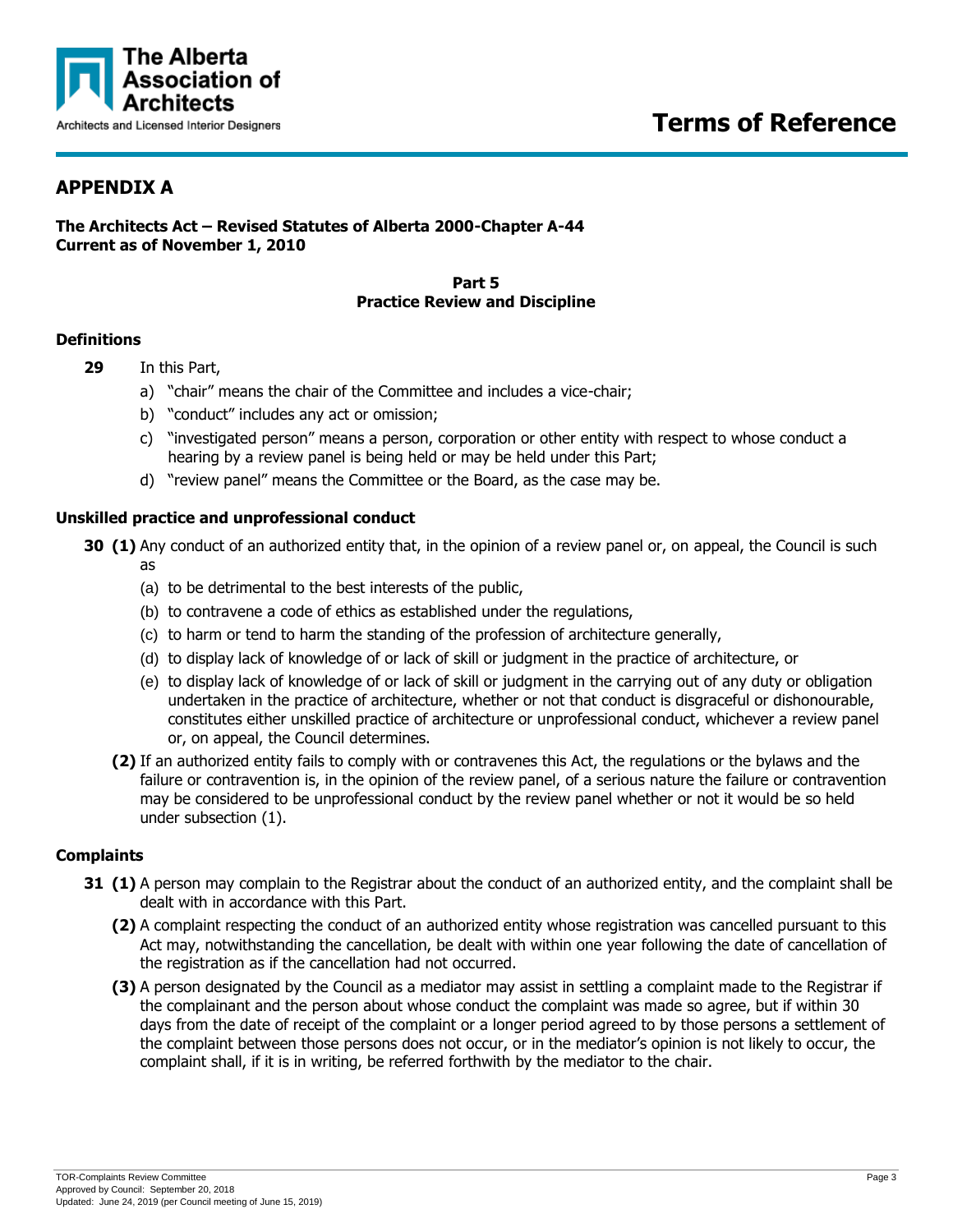

# **Terms of Reference**

# **Initial Review by Chair of Committee**

## **Initial review by Committee chair**

- **32 (1)** The chair shall review the conduct of an authorized entity within 30 days from the date on which a complaint respecting that conduct
	- (a) is brought to the chair's attention by a complainant or any other person, or
	- (b) when section 31(3) applies, is referred to the chair by a mediator.
	- **(2)** The Council may at the request of the chair extend the 30-day period mentioned in subsection (1).
	- **(3)** The chair may, at any time during a review under this section, or on a review of conduct when no complaint has been made, conduct a preliminary investigation or appoint a person to conduct a preliminary investigation to ascertain facts relating to the conduct or alleged conduct of an authorized entity.

RSA 1980 cA-44.1 s32

#### **Conclusion of initial review**

**33 (1)** The chair shall immediately on the conclusion of a review of a complaint made in writing

- (a) direct that no further action be taken if the chair is of the opinion that
	- (i) the complaint is frivolous or vexatious, or
	- (ii) there is insufficient evidence of unskilled practice of architecture or unprofessional conduct, or
- (b) refer the complaint to the Committee, if the chair is of the opinion that the conduct should be considered by the Committee.
- **(2)** On the conclusion of any other investigation or review, the chair may in writing refer to the Committee any conduct that the chair concludes should be considered by the Committee.

RSA 1980 cA-44.1 s33;1983 c17 s2

#### **Notice of decision**

- **34** If the chair, in accordance with section 33,
	- (a) directs that no further action be taken, or
	- (b) refers a complaint or conduct to the Committee

the chair shall serve on the person whose conduct was reviewed by the chair and on the complainant, if any, a copy of the complaint or description of the conduct and a notice that no further action will be taken, or that the complaint or conduct has been referred to the Committee, as the case may be.

RSA 1980 cA-44.1 s34;1981 c5 s13

# **Appeal by complainant**

- **35 (1)** A complainant who is served with a notice under section 34 that the chair has directed that no further action be taken may, by notice in writing to the Registrar within 30 days after receipt of the notice, appeal that direction to the Council.
	- **(2)** The Council shall determine whether
		- (a) the complaint is frivolous or vexatious,
		- (b) there is insufficient evidence of unskilled practice of architecture or unprofessional conduct, or
		- (c) the complaint should be referred to the Committee,

and shall notify the complainant and the chair in writing of its decision.

# **Complaint Review Committee**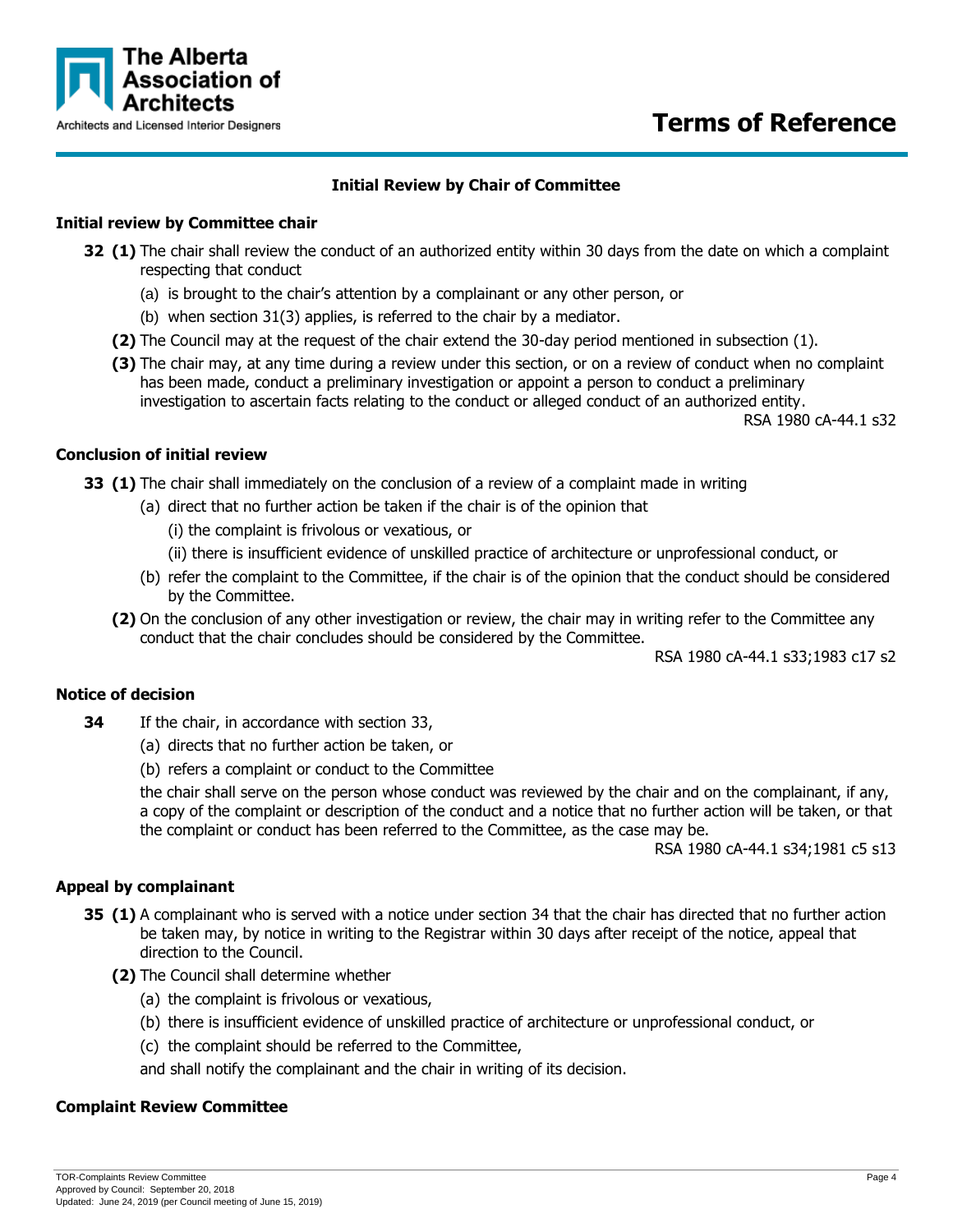

**36** There is hereby established a committee called the Complaint Review Committee consisting of not fewer than 3 registered architects and one licensed interior designer appointed by the Council in accordance with the regulations to exercise the powers and perform the duties set out in this Part.

## **Power to hear complaints**

**37** The Committee shall, on referral to it of a complaint or conduct under section 33, investigate and hold a hearing into the complaint or conduct.

#### **Architects Act General Regulation Alberta Regulation 200/2009 With amendments up to and including Alberta Regulation 219/2010**

## **Part 4 Complaints Complaint Review Committee**

#### **Chair, vice-chair**

**49** The Council must designate a member of the Complaint Review Committee as chair and may designate one or more members as vice-chairs.

#### **Quorum and proceedings**

- **50 (1)** Subject to subsection (2), a quorum of the Complaint Review Committee is 3 of its members.
	- **(2)** When the Complaint Review Committee is holding a hearing in respect of a complaint made concerning a licensed interior designer, a visiting project interior designer or an interior design corporation, a quorum is 3 members of the Complaint Review Committee, one of whom must be a licensed interior designer.

#### **Registrar's duties**

- **51** On receipt of a written complaint the Registrar shall, or on receipt of an anonymous complaint or other information, the Registrar may
	- (a) notify the complainant, if known, in writing that
		- (i) if the complaint is capable of being the subject of mediation that it will be referred to a mediator if both parties so agree in accordance with section 31(3) of the Act, or
		- (ii) the complaint has been referred to the chair or a under section 32(1) of the Act, and send the complainant a copy of the relevant sections of the Act and this Regulation that pertain to complaints and complaint review proceedings, and
	- (b) notify in writing the authorized entity that the complaint has been made and the action that will be taken if both parties agree under clause (a)(i) or that the matter has been referred to the chair or a vice-chair of the Complaint Review Committee.

Complaint made to chair or vice-chair

**52** If a complaint is made or comes to the attention of the chair or vice-chair of the Complaint Review Committee under section 32(1)(a) of the Act and the complaint is in writing, the chair or vice-chair must notify the authorized entity concerned that a complaint has been made and that it will be reviewed.

#### **Preliminary investigation report**

**53** If a person other than the chair of the Complaint Review Committee conducts a preliminary investigation, that person must forthwith, on concluding the investigation, report in writing to the chair of the Complaint Review Committee.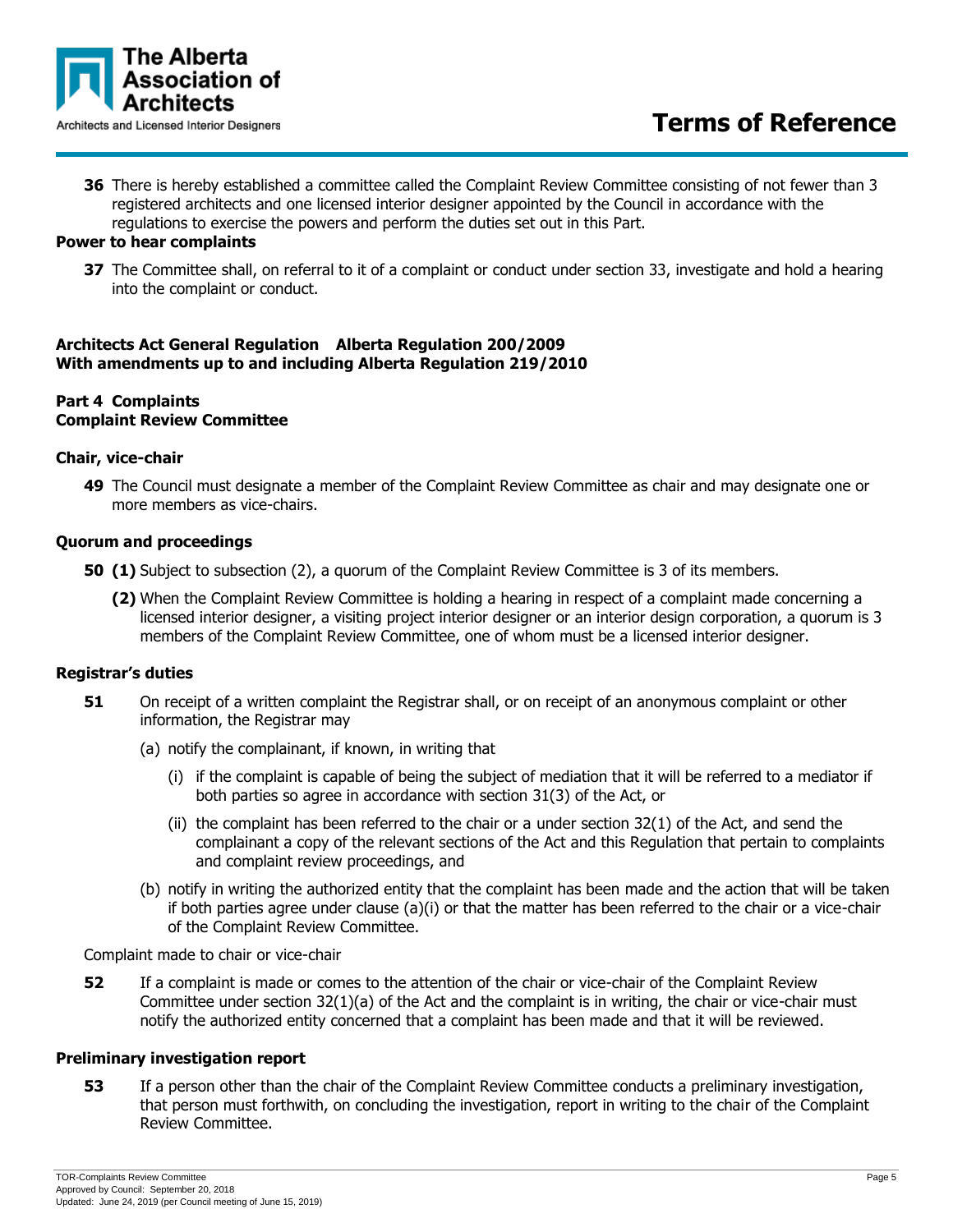

#### **Committee loses member**

**54** If, after the Complaint Review Committee has started to investigate or hear any matter under section 37 of the Act, a member of the Committee resigns or is unable to act for any reason, the remaining members may continue to act or may, with the consent of the investigated person, request the Council to appoint a person to act in place of that other member.

#### **Notice of suspension or cancellation**

- **55 (1)** If the Complaint Review Committee suspends or cancels the registration of an authorized entity, the Council must publish a notice of the suspension or cancellation in any manner it considers appropriate.
	- **(2)** A notice published under subsection (1) must include
		- (a) the name of the authorized entity, and
		- (b) the period of suspension, if applicable.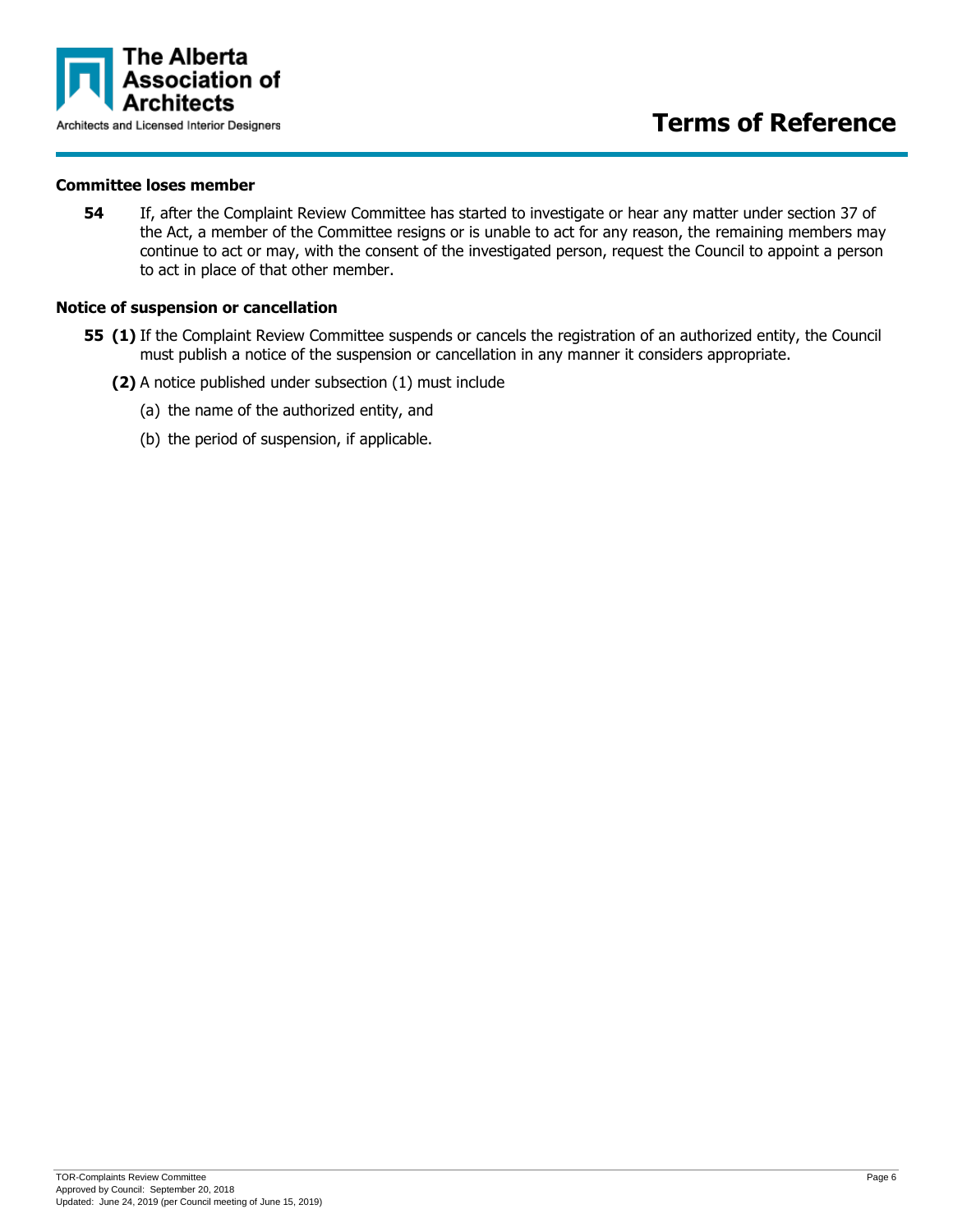

# **Terms of Reference**

# **APPENDIX B – COMPLAINT FLOWCHART**